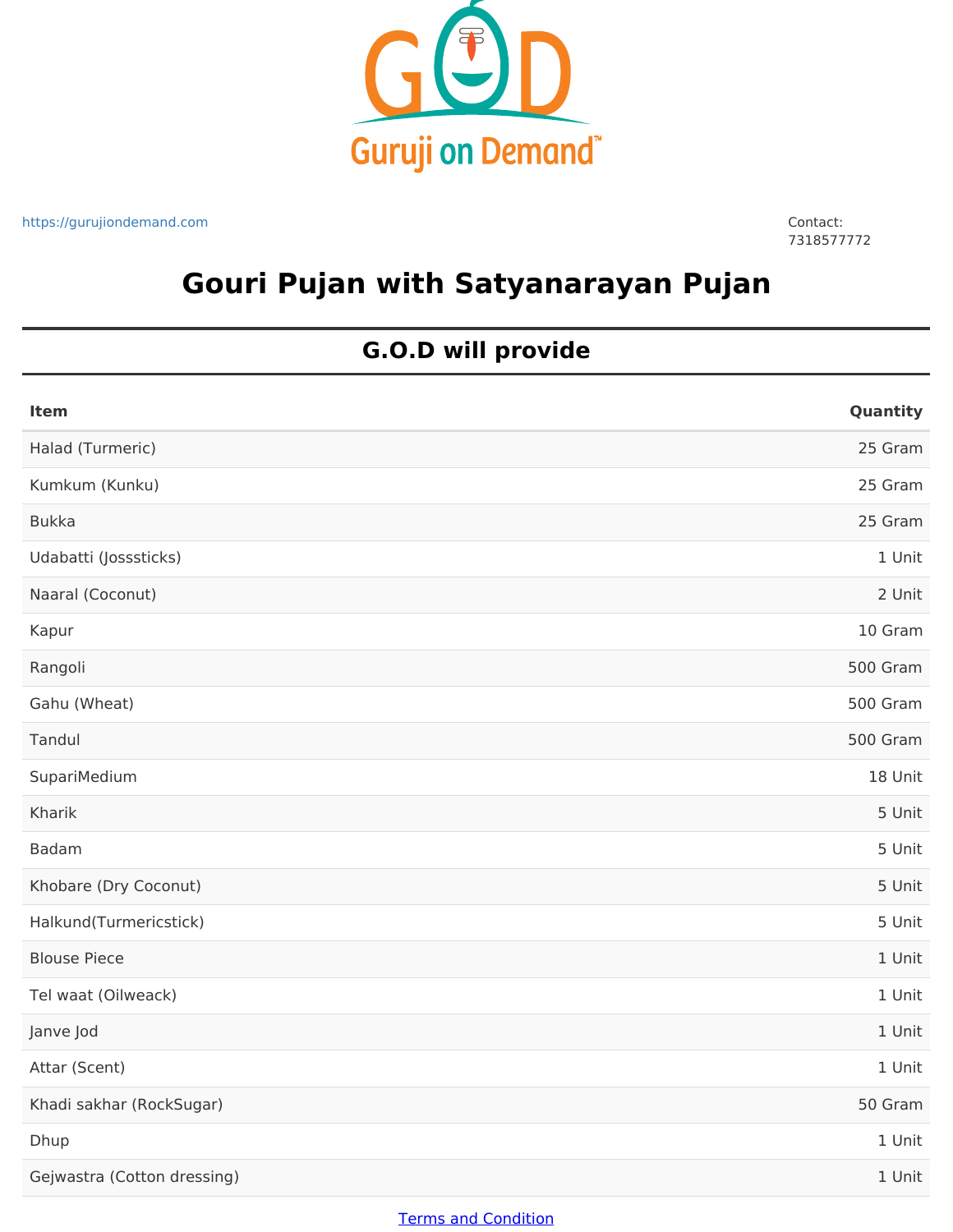

#### https://gurujiondemand.com Contact:

7318577772

| <b>Item</b>               | Quantity |
|---------------------------|----------|
| Matchbox (Machis)         | 1 Unit   |
| Madh (Honey)              | 1 Unit   |
| Dora Gundi (ThreadBall)   | 1 Unit   |
| Asthgandh (SaffronPowder) | 25 Gram  |
| Sutte paise (Changecoins) | 6 Unit   |

## **Customer will arrange**

| Item                                               | Quantity    |
|----------------------------------------------------|-------------|
| Vidyachi Paan (Khuchi pane)                        | 25 PCS      |
| Ambyachi Dahale (Mango leaves)                     | 2 PCS       |
| Chourang (Puja Table)                              | 1 PCS       |
| Paat                                               | 2 PCS       |
| Baskar (Small mat)                                 | 1 PCS       |
| Tambyacha Tambya (Lotaa)                           | 2 PCS       |
| Tamhan                                             | 2 PCS       |
| Pali - Bhande                                      | 1 PCS       |
| Fule(Flower)                                       | 500 Gram    |
| Bel, Tulsi, Durva                                  | Apprx. Unit |
| Phulache har (Flower Neckless)- Medium             | 1 PCS       |
| Panchamrut (Mixture - Dudh, Dhahi, Sakhar, madh, T | Apprx. Unit |
| Prasad (Ravyacha)                                  | Apprx. Unit |
| Taat (Dish)                                        | 2 PCS       |
| Vati (Bowl)                                        | 6 PCS       |

### Terms and Condition